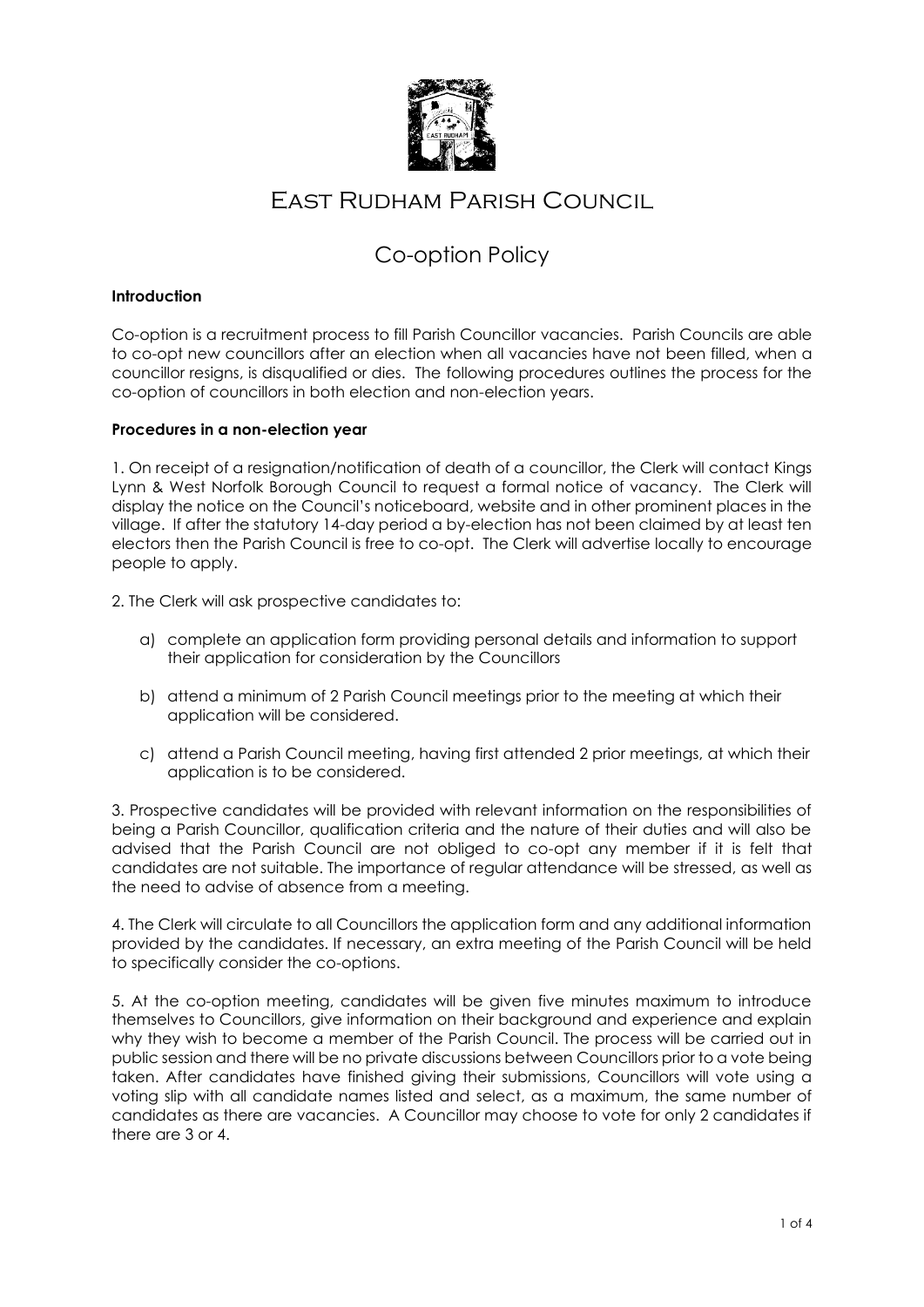6. In order for a candidate to be elected to the Council, it will be necessary for them to obtain an overall majority of votes cast (50% + 1 of the votes available at the meeting). If there is no candidate with an overall majority the remaining vacancy/vacancies will be re-advertised.

7. If insufficient candidates come forward for co-option, the process should continue, whereby the vacancies are advertised again.

#### **Procedures in an election year**

8. If following the close of nominations at an ordinary election of the Parish Council there is a quorum of elected members but some outstanding vacancies, the Clerk will advertise for interested candidates (as already detailed) after the date of the election. The Council is able to co-opt any time after the election. The procedures outlined from number 2 will then be followed.

Adopted: April 2021

Next review: April 2025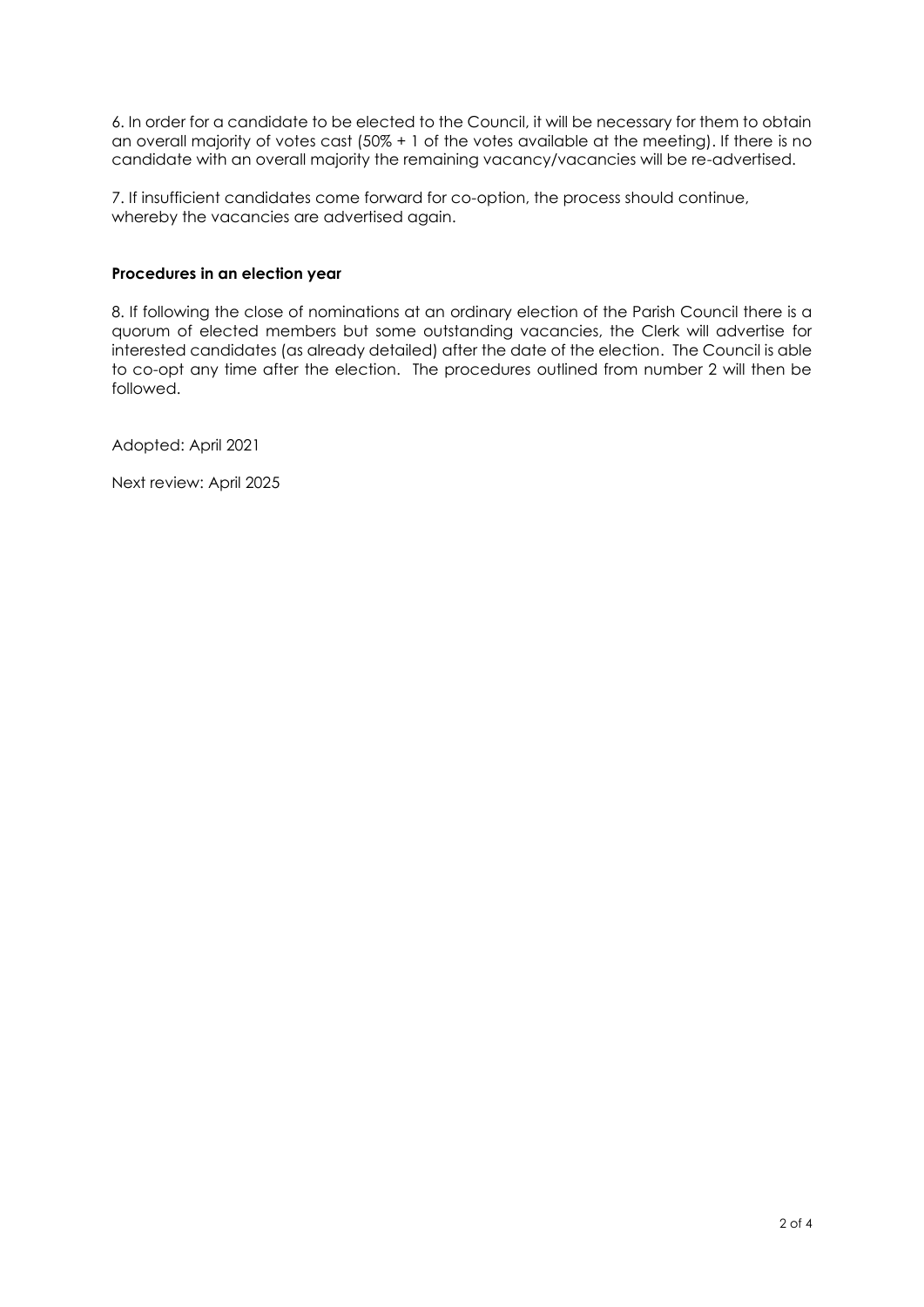# East Rudham Parish Council Application form for co-option to the Parish Council

| Name:                                                                                                                                                            |                                                                                                                                                                                                                                                                                                                     |
|------------------------------------------------------------------------------------------------------------------------------------------------------------------|---------------------------------------------------------------------------------------------------------------------------------------------------------------------------------------------------------------------------------------------------------------------------------------------------------------------|
| Home telephone:                                                                                                                                                  |                                                                                                                                                                                                                                                                                                                     |
| Mobile telephone:                                                                                                                                                |                                                                                                                                                                                                                                                                                                                     |
| Address:                                                                                                                                                         |                                                                                                                                                                                                                                                                                                                     |
| Email address:                                                                                                                                                   |                                                                                                                                                                                                                                                                                                                     |
| Please detail below why you consider you would be the best candidate for this vacancy. Points to cover should<br>include the following:                          |                                                                                                                                                                                                                                                                                                                     |
| $\bullet$<br>٠<br>$\bullet$<br>$\bullet$<br>Parish?                                                                                                              | Length of residence in the Parish if appropriate<br>Membership and involvement with any community associations within the Parish or elsewhere<br>Particular interests and concerns relating to the Parish<br>Do you have any professional or work-related experience which could be utilised for the benefit of the |
| If you wish to provide additional written information in support of your application this will be copied to all<br>Councillors and treated in strict confidence. |                                                                                                                                                                                                                                                                                                                     |
| Please continue overleaf if necessary.                                                                                                                           |                                                                                                                                                                                                                                                                                                                     |
|                                                                                                                                                                  |                                                                                                                                                                                                                                                                                                                     |
|                                                                                                                                                                  |                                                                                                                                                                                                                                                                                                                     |
|                                                                                                                                                                  |                                                                                                                                                                                                                                                                                                                     |
|                                                                                                                                                                  |                                                                                                                                                                                                                                                                                                                     |
|                                                                                                                                                                  |                                                                                                                                                                                                                                                                                                                     |
|                                                                                                                                                                  |                                                                                                                                                                                                                                                                                                                     |
|                                                                                                                                                                  |                                                                                                                                                                                                                                                                                                                     |
|                                                                                                                                                                  |                                                                                                                                                                                                                                                                                                                     |
|                                                                                                                                                                  |                                                                                                                                                                                                                                                                                                                     |
|                                                                                                                                                                  |                                                                                                                                                                                                                                                                                                                     |